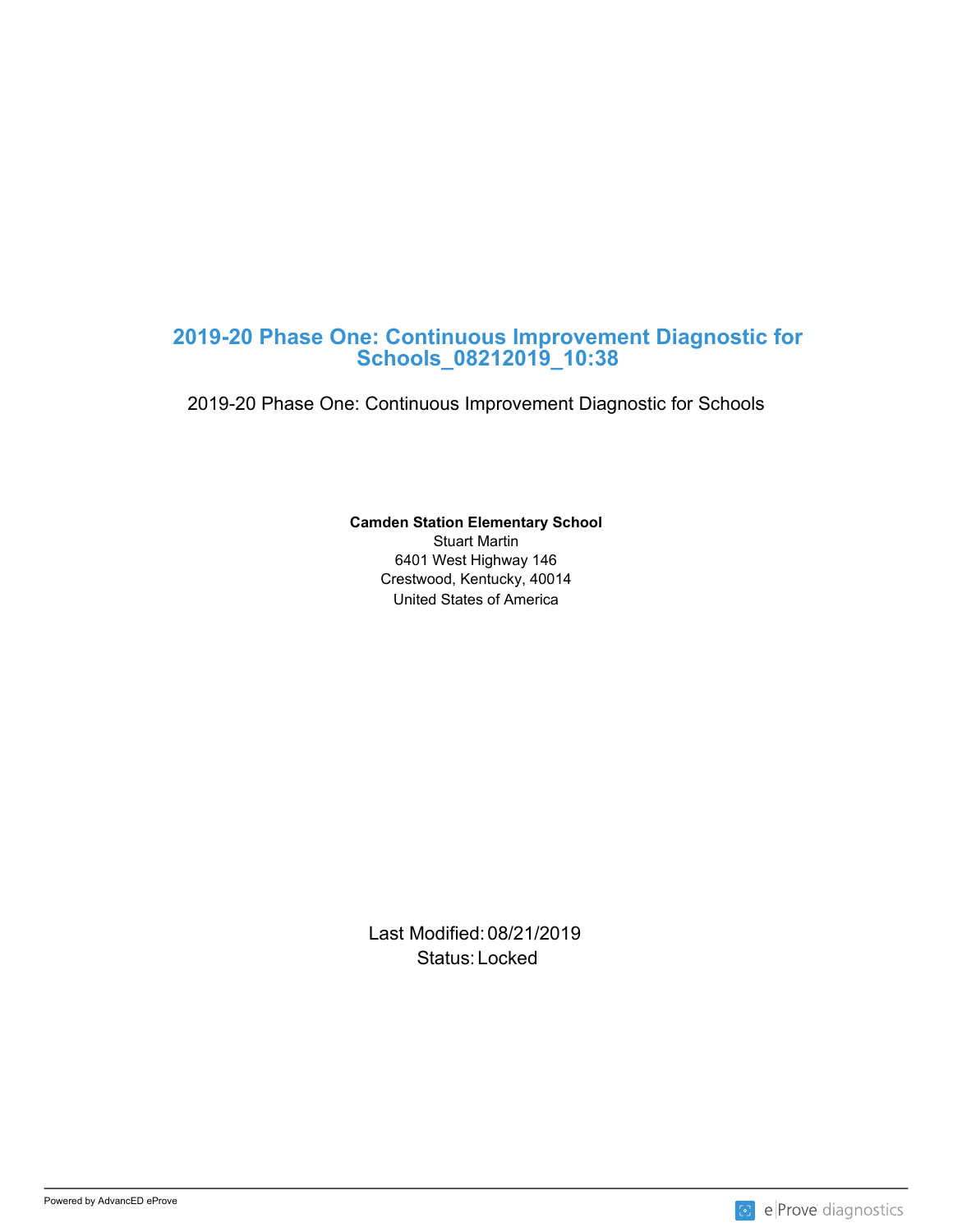2019-20 Phase One: Continuous Improvement Diagnostic for Schools Report - Generated on 01/06/2020

Camden Station Elementary School

# **TABLE OF CONTENTS**

| 2019-20 Phase One: Continuous Improvement Diagnostic for Schools |  |
|------------------------------------------------------------------|--|
|                                                                  |  |